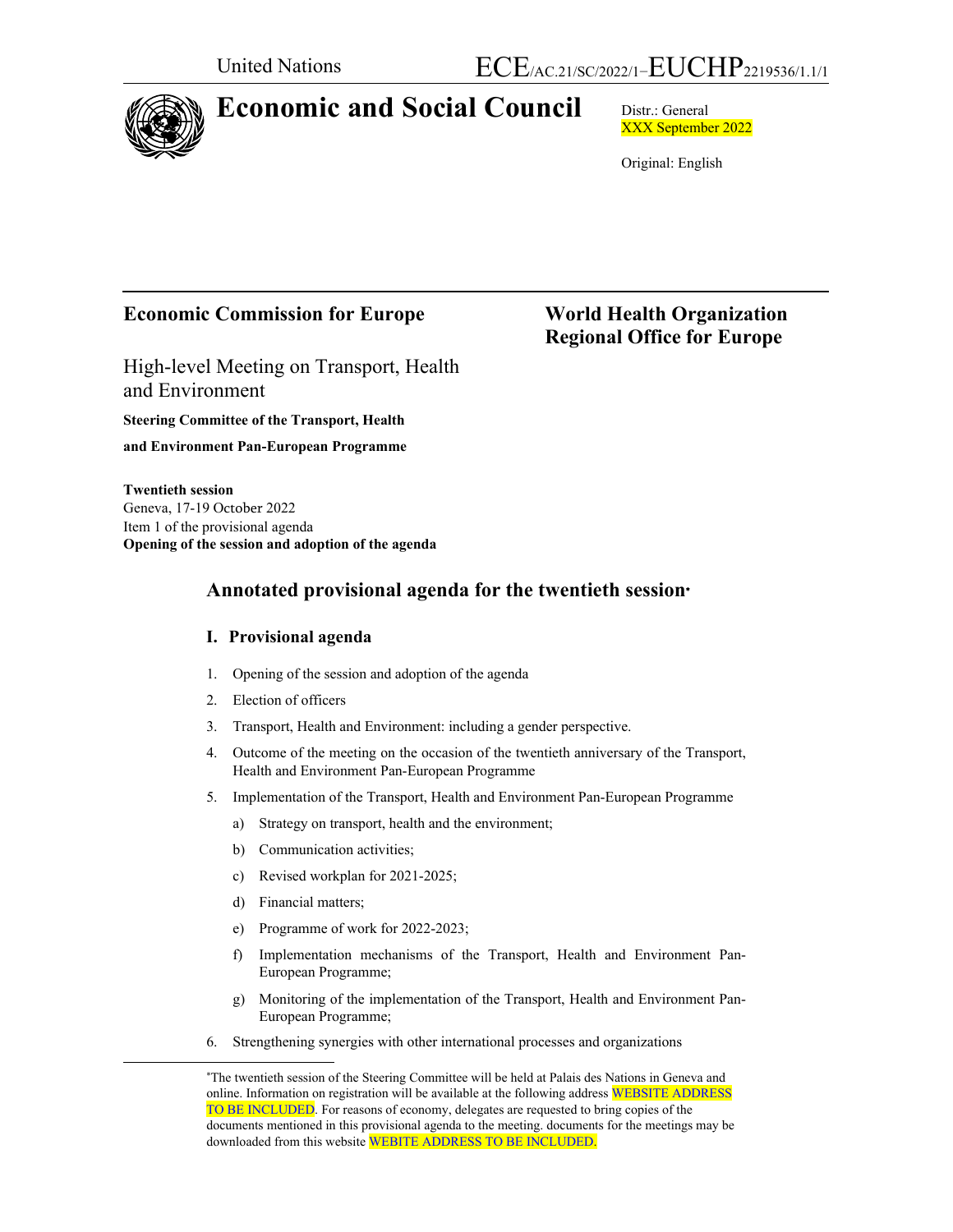- 7. Other business
- 8. Dates and venues of the next session of the Committee and of the next Bureau meetings.

# **II. Annotations to the provisional agenda**

### **1. Opening of the session and adoption of the agenda**

The Steering Committee of the Transport, Health and Environment Pan-European Programme (THE PEP) is expected to adopt the agenda of its twentieth session as prepared by secretariat, comprising the United Nations Economic Commission for Europe (ECE) and the World Health Organization Regional Office for Europe (WHO/Europe), in consultation with the Bureau of the Steering Committee.

#### **Documentation**

Draft provisional agenda for the twentieth session (ECE/AC.21/SC/2022/1- EUCHP2219536/1.1/1)

### **2. Election of officers**

In accordance with its rules of procedure, the Committee elects a Chair and one or more Vice-Chairs, as needed. The Chair rotates on a yearly basis between representatives of the transport, health and environment sectors. The Chair of the Committee's twentieth session will represent the transport sector, the two Vice-Chairs elected will be the Committee's incoming Chair (i.e., for the twenty-first session) and the outgoing Chair from the previous regular session (i.e., the nineteenth session).

The Committee will review the composition of its Bureau (see annex) and consider electing new members.

### **3. Transport, Health and Environment: including a gender perspective.**

Members of the Steering Committee will have the opportunity of discussing the relevance of a gender perspective related to transport, health and environment issues. The outcomes of the discussions could contribute to the preparation of the comprehensive pan-European strategy on transport, health and the environment, as per the mandate from the Fifth High-level Meeting on Transport, Health and Environment.

### **4. Outcome of the meeting on the occasion of the twentieth anniversary of the Transport, Health and Environment Pan-European Programme**

The Government of France hosted a meeting in Paris on 13-14 January 2022 to take stock of progress on the occasion of the twentieth anniversary of THE PEP.

The delegation of France will be invited to inform the Committee about the event and its outcome.

#### **Documentation**

Synthesis Report of the Meeting on the Occasion of the Twentieth Anniversary of the Transport, Health and Environment Pan-European Programme (ECE/AC.21/SC/2022/10- EUCHP2219536/1.1/10)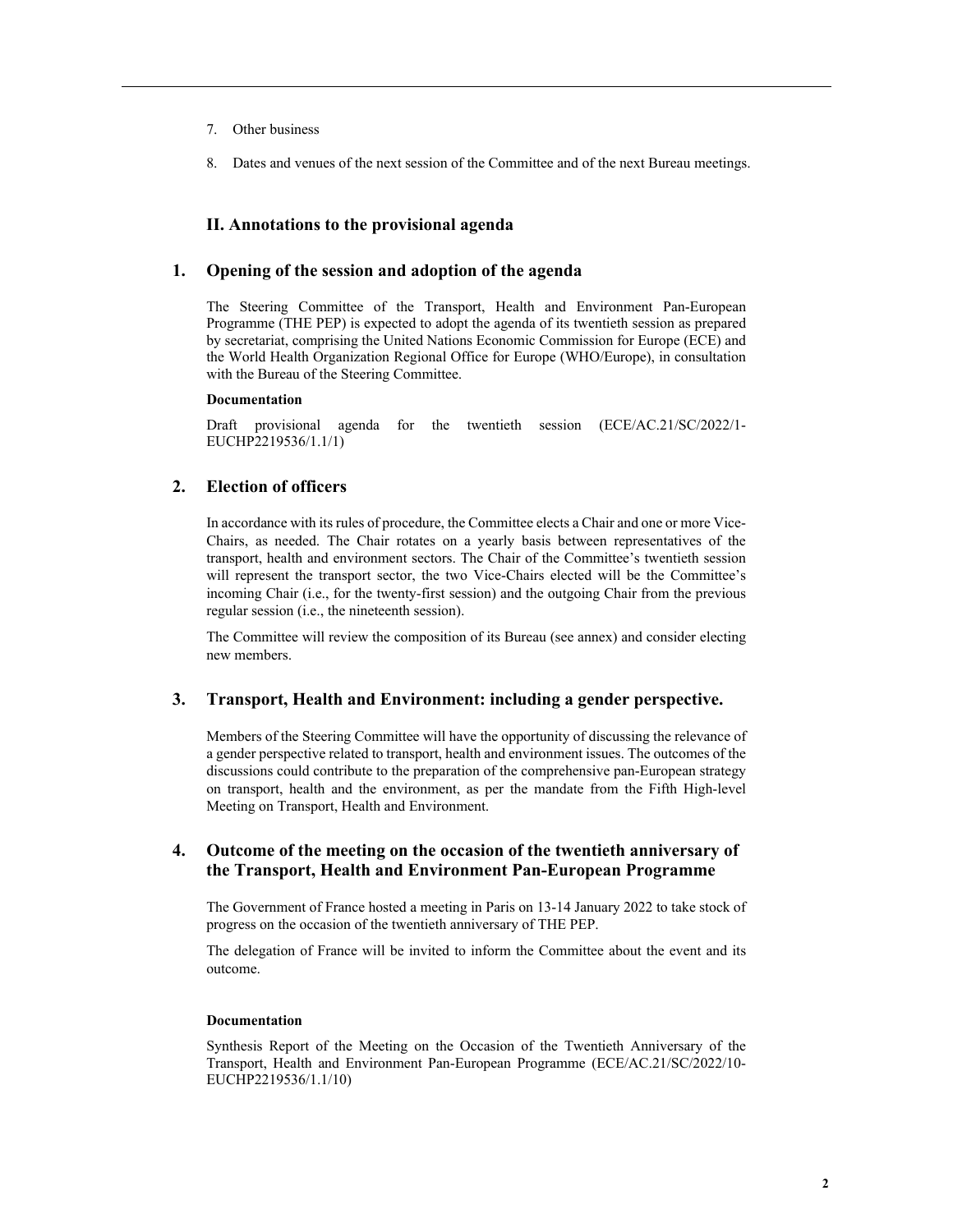# **5. Implementation of the Transport, Health and Environment Pan-European Programme**

#### **(a) Strategy on transport, health and the environment**

At the Fifth High-level Meeting on Transport, Health and Environment member States agreed to develop a comprehensive pan-European strategy on transport, health and the environment, including a clear pathway for its implementation, to achieve the agreed vision and guide the further work of THE PEP, for adoption in 2023. The Steering Committee, at its nineteenth meeting, established an ad hoc Working Group on Strategy and Possible Legal Instruments.

The Steering Committee will hear updates from the Working Group and will be invited to discuss and agree on the new outline of the Strategy.

#### **Documentation**

Outline of the Strategy on Transport, Health and Environment (ECE/AC.21/SC/2022/5- EUCHP2219536/1.1/5)

#### **(b) Communication activities**

The Fifth High-level Meeting on Transport, Health and Environment decided to elaborate a communication strategy to raise awareness of opportunities for and benefits of sustainable and healthy transport and disseminate the results of THE PEP.

The Steering Committee will review and discuss the first draft of the Communication Strategy.

#### **Documentation**

First draft of the Communication Strategy (Informal document No. 1)

#### **(c) Revised workplan for 2021-2025**

The Vienna Declaration contained a mandate to "develop further and monitor the workplan's implementation through the Steering Committee". The Steering Committee requested its members to provide comments to the secretariat and mandated the Bureau to have a final discussion on it during its summer meeting in 2022.

Members of the Steering Committee will be asked to adopt the revised Workplan for 2021- 2025, on the basis of the comments received at the nineteenth session of the Committee and of comments received by the Bureau of the Steering Committee.

#### **Documentation**

Revised Workplan for 2021-2025 (ECE/AC.21/SC/2022/7-EUCHP2219536/1.1/7)

#### **(d) Financial matters**

The secretariat will inform the Committee about the use of funds in 2022 and provide an outlook for planned expenditures in 2023 based on the programme of work. Delegations may wish to pledge contributions, in cash or in kind, to support the implementation of THE PEP activities.

#### **Documentation**

Status of the Transport, Health and Environment Pan-European Programme Trust Fund (ECE/AC.21/SC/2022/3-EUCHP2219536/1.1/3)

#### **(e) Programme of work for 2022-2023**

The Steering Committee will discuss a programme of work, showing work accomplished over the previous year and through its implementation mechanisms and expected outputs for the forthcoming year.

The Committee will be invited to review activities completed in 2022 and to adopt its programme of work for 2022-2023.

#### **Documentation**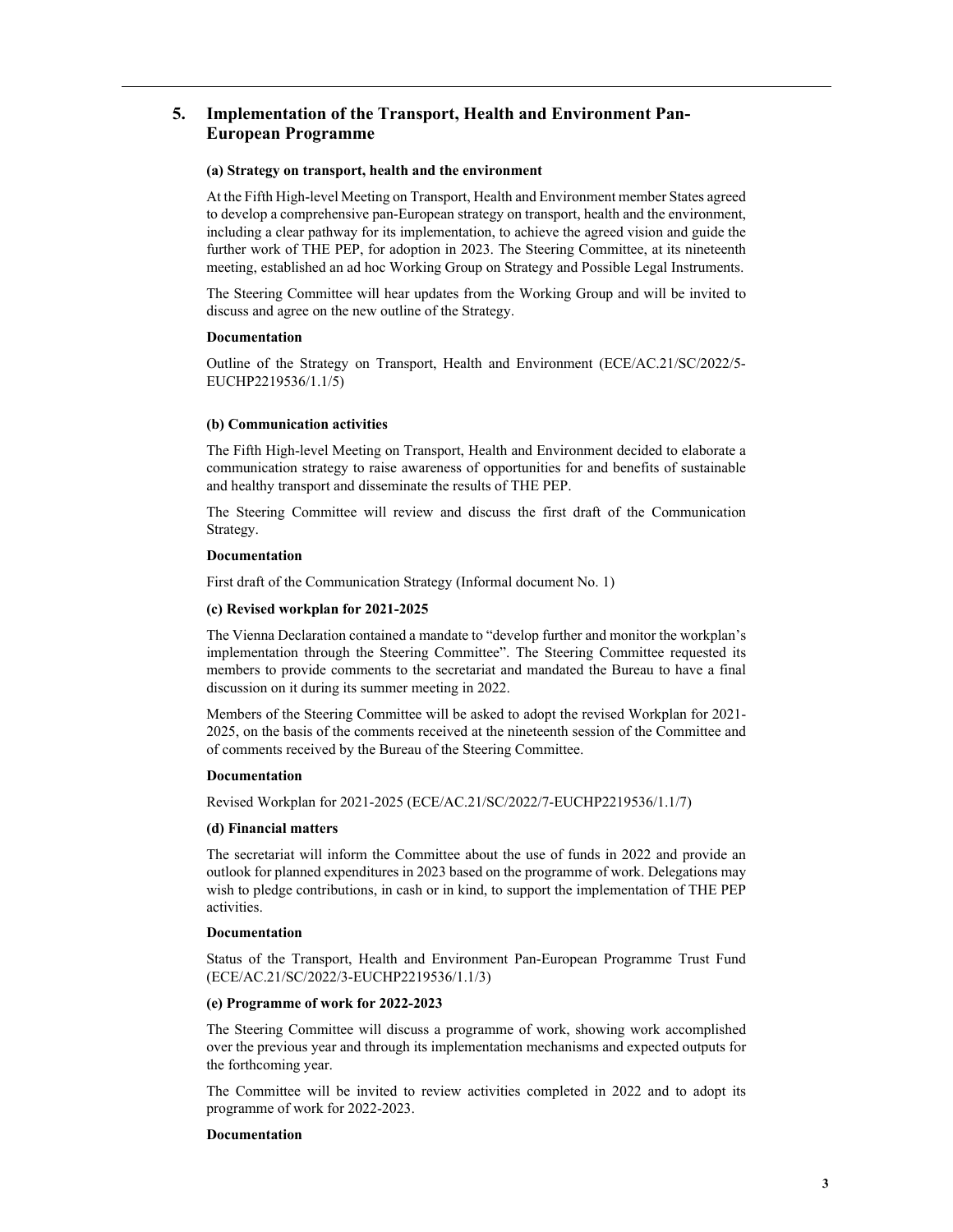Programme of work for 2022-2023 (ECE/AC.21/SC/2022/4-EUCHP2219536/1.1/4

#### **(f) Implementation mechanisms of the Transport, Health and Environment Pan-European Programme**

The Steering Committee will discuss and consider the activities planned for the implementation of the existing and the new Partnerships. The Committee may wish to discuss various events and activities held or planned in 2022-2023 under other implementation mechanisms.

#### **Documentation**

Partnership descriptions requesting establishment of THE PEP Partnerships by the Steering Committee (Informal document No. 2)

### **(g) Monitoring the implementation of the Transport, Health and Environment Pan-European Programme**

At its nineteenth session, the Steering Committee decided to modify the questionnaire on the basis of comments received from members of the Committee and members of the Partnerships. It also requested the secretariat to finalize the questionnaire and present it in the three official languages of ECE to the Steering Committee for approval at its twentieth session.

The Steering Committee will be invited adopt the questionnaire.

Member States might wish to inform other members about initiatives, policies or projects concerning transport, health and environment in their countries.

#### **Documentation**

Draft questionnaire to monitor the progress in the implementation of the Transport, Health and Environment Pan-European Programme (ECE/AC.21/SC/2022/6- EUCHP2219536/1.1/6)

### **6. Strengthening synergies with other international processes and organizations**

The Committee will be informed about collaboration between THE PEP and related international processes with a view to strengthening synergies. The Committee may wish to discuss ways to promote THE PEP as a model for other regions and to strengthen collaboration with international organizations and processes.

#### **7. Other business**

The Committee will be invited to discuss any other business that might be brought to its attention. Delegations wishing to propose items are invited to inform the secretariat as soon as possible.

# **8. Dates and venues of the next session of the Committee and of the next Bureau meetings**

 $\overline{a}$ 

The Steering Committee might wish to consider the timeline for the next meetings: the date of the twenty-first session of the Steering Committee, as well as the dates and venues of the next Bureau meetings.